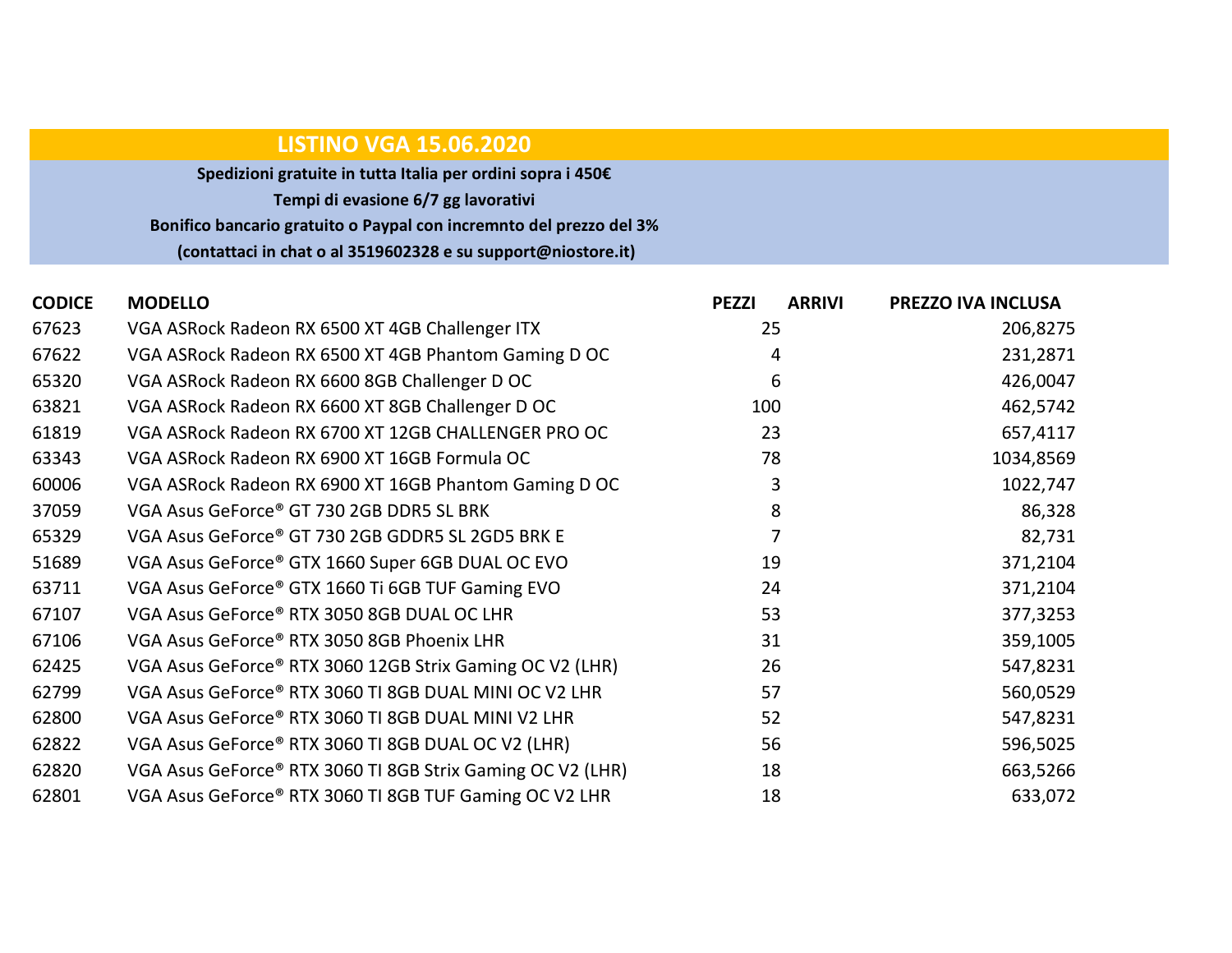| 62845 | VGA Asus GeForce® RTX 3070 8GB Dual OC V2 (LHR)            | 27           | 681,7514  |
|-------|------------------------------------------------------------|--------------|-----------|
| 65326 | VGA Asus GeForce® RTX 3070 8GB Noctua OC (LHR)             | 0 30.08.2022 | #VALORE!  |
| 62805 | VGA Asus GeForce® RTX 3070 8GB TUF Gaming OC V2 LHR        | 6            | 712,206   |
| 62463 | VGA Asus GeForce® RTX 3070TI 8GB Strix Gaming OC (LHR)     | 19           | 907,0435  |
| 62789 | VGA Asus GeForce® RTX 3070TI 8GB TUF Gaming OC (LHR)       | 71           | 809,5648  |
| 63075 | VGA Asus GeForce® RTX 3080 10GB TUF GAMING OC V2 (LHR)     | 18           | 1004,4023 |
| 63073 | VGA Asus GeForce® RTX 3080 10GB TUF GAMING V2 (LHR)        | 16           | 980,0626  |
| 67112 | VGA Asus GeForce® RTX 3080 12GB TUF Gaming OC (LHR)        | 3            | 1217,4646 |
| 61850 | VGA Asus GeForce® RTX 3080TI 12GB TUF Gaming OC (LHR)      | 1            | 1461,1014 |
| 57083 | VGA Asus GeForce® RTX 3090 24GB STRIX Gaming OC            | 4            | 1972,4749 |
| 57006 | VGA Asus GeForce® RTX 3090 24GB TUF GAMING OC              | 0 30.08.2022 | #VALORE!  |
| 68744 | VGA Asus GeForce® RTX 3090TI 24GB TUF Gaming               | 3            | 2203,762  |
| 68743 | VGA Asus GeForce® RTX 3090TI 24GB TUF Gaming OC            | 13           | 2282,896  |
| 67075 | VGA Asus Radeon RX 6500 XT 4GB DUAL OC                     | 50           | 249,5119  |
| 67071 | VGA Asus Radeon RX 6500 XT 4GB TUF GAMING OC               | 40           | 279,9665  |
| 69011 | VGA Asus Radeon RX 6650 XT 8GB Dual OC                     | 12           | 480,799   |
| 64207 | VGA Asus Radeon RX 6700 XT 12GB DUAL OC                    | 93           | 663,5266  |
| 60954 | VGA Asus Radeon RX 6700 XT 12GB DUAL STD Edition           | 3            | 653,6948  |
| 69042 | VGA Asus Radeon RX 6750 XT 12GB DUAL OC                    | 9            | 681,7514  |
| 45658 | VGA Gainward GeForce® GT 1030 2GB 64bit GDDR4              | 100          | 104,5528  |
| 36184 | VGA Gainward GeForce® GT 710 2GB HDMI DVI passiv           | 100          | 51,0774   |
| 64427 | VGA Gainward GeForce® GT 730 2048 SilentFX passiv          | 46           | 68,1032   |
| 39157 | VGA Gainward GeForce® GTX 1050 Ti 4GB                      | 50           | 191,0007  |
| 60787 | VGA Gainward GeForce® GTX 1660 Super 6GB Ghost DVI HDMI DP | 4            | 389,5551  |
| 61744 | VGA Gainward GeForce® RTX 2060 SUPER 8GB Ghost             | 100          | 560,0529  |
| 67136 | VGA Gainward GeForce® RTX 3050 8GB GHOST                   | 100          | 361,4985  |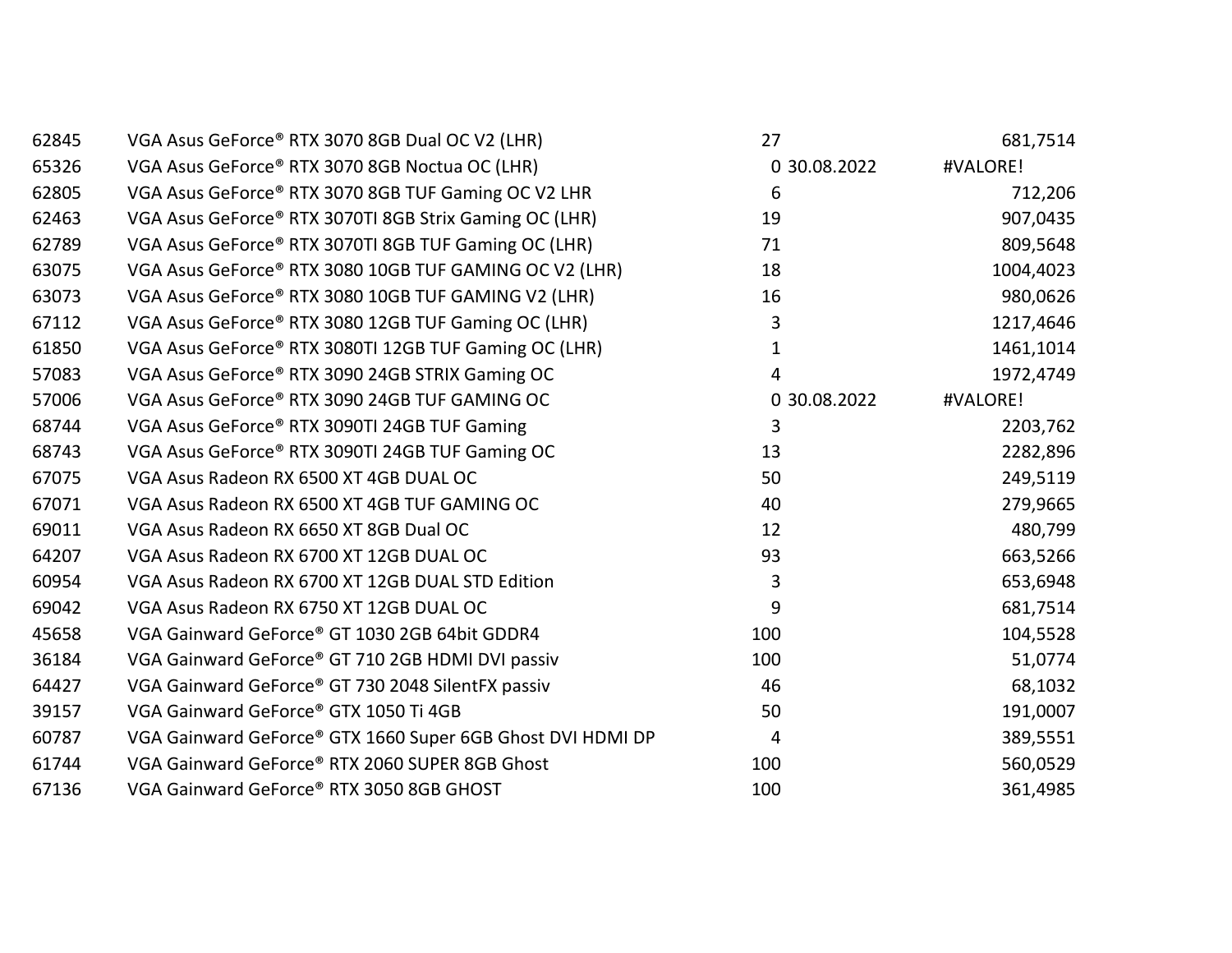| 65525 | VGA Gainward GeForce® RTX 3080 10GB Phantom+ (LHR)       | $\overline{2}$ | 973,9477  |
|-------|----------------------------------------------------------|----------------|-----------|
| 67156 | VGA Gainward GeForce® RTX 3080 12GB Phantom (LHR)        | 1              | 1156,6753 |
| 67134 | VGA Gainward GeForce® RTX 3080 12GB Phoenix (LHR)        | 19             | 1217,4646 |
| 62600 | VGA Gainward GeForce® RTX 3080 Ti 12GB Phoenix (LHR)     | 10             | 1473,2113 |
| 57076 | VGA Gainward GeForce® RTX 3090 24GB Phoenix              | 35             | 1801,9771 |
| 68981 | VGA Gainward GeForce® RTX 3090 Ti 24GB Phantom           | 10             | 2191,6521 |
| 61750 | VGA Gigabyte GeForce® GT 1030 2GB D4 low profile         | 44             | 102,7543  |
| 39218 | VGA Gigabyte GeForce® GTX 1050 Ti 4GB D5 4G              | 100            | 200,8325  |
| 48959 | VGA Gigabyte GeForce® GTX 1660 6GB OC                    | 24             | 346,8707  |
| 68352 | VGA Gigabyte GeForce® RTX 2060 12GB D6                   | 6              | 393,1521  |
| 67076 | VGA Gigabyte GeForce® RTX 2060 12GB Windforce OC         | 56             | 398,068   |
| 61858 | VGA Gigabyte GeForce® RTX 2060 6GB D6 (Rev 2)            | 84             | 359,1005  |
| 68351 | VGA Gigabyte GeForce® RTX 3050 8GB Eagle OC (LHR)        | 1              | 381,0422  |
| 62831 | VGA Gigabyte GeForce® RTX 3060 TI 8GB EAGLE OC 2.0 (LHR) | 20             | 669,6415  |
| 62666 | VGA Gigabyte GeForce® RTX 3070 TI 8GB AORUS Master (LHR) | 21             | 852,2492  |
| 62668 | VGA Gigabyte GeForce® RTX 3070 TI 8GB Gaming OC (LHR)    | 72             | 797,4549  |
| 65701 | VGA Gigabyte GeForce® RTX 3080 10GB Turbo (LHR)          | 6              | 1053,0817 |
| 67657 | VGA Gigabyte GeForce® RTX 3080 12GB EAGLE (LHR)          | 1              | 1252,955  |
| 57064 | VGA Gigabyte GeForce® RTX 3090 24GB Gaming OC            | 26             | 1680,2786 |
| 68812 | VGA Gigabyte GeForce® RTX 3090TI 24GB Gaming             | 4              | 2027,2692 |
| 68811 | VGA Gigabyte GeForce® RTX 3090TI 24GB Gaming OC          | 6              | 2051,6089 |
| 69037 | VGA Gigabyte Radeon RX 6650 XT 8GB Gaming OC             | 3              | 514,9705  |
| 60127 | VGA Gigabyte Radeon RX 6700 XT 12GB Gaming OC            | 4              | 730,4308  |
| 69035 | VGA Gigabyte Radeon RX 6750 XT 12GB AORUS ELITE          | 9              | 730,4308  |
| 69036 | VGA Gigabyte Radeon RX 6750 XT 12GB Gaming OC            | 5              | 704,8921  |
| 69034 | VGA Gigabyte Radeon RX 6950 XT 16GB Gaming OC            | 9              | 1469,6143 |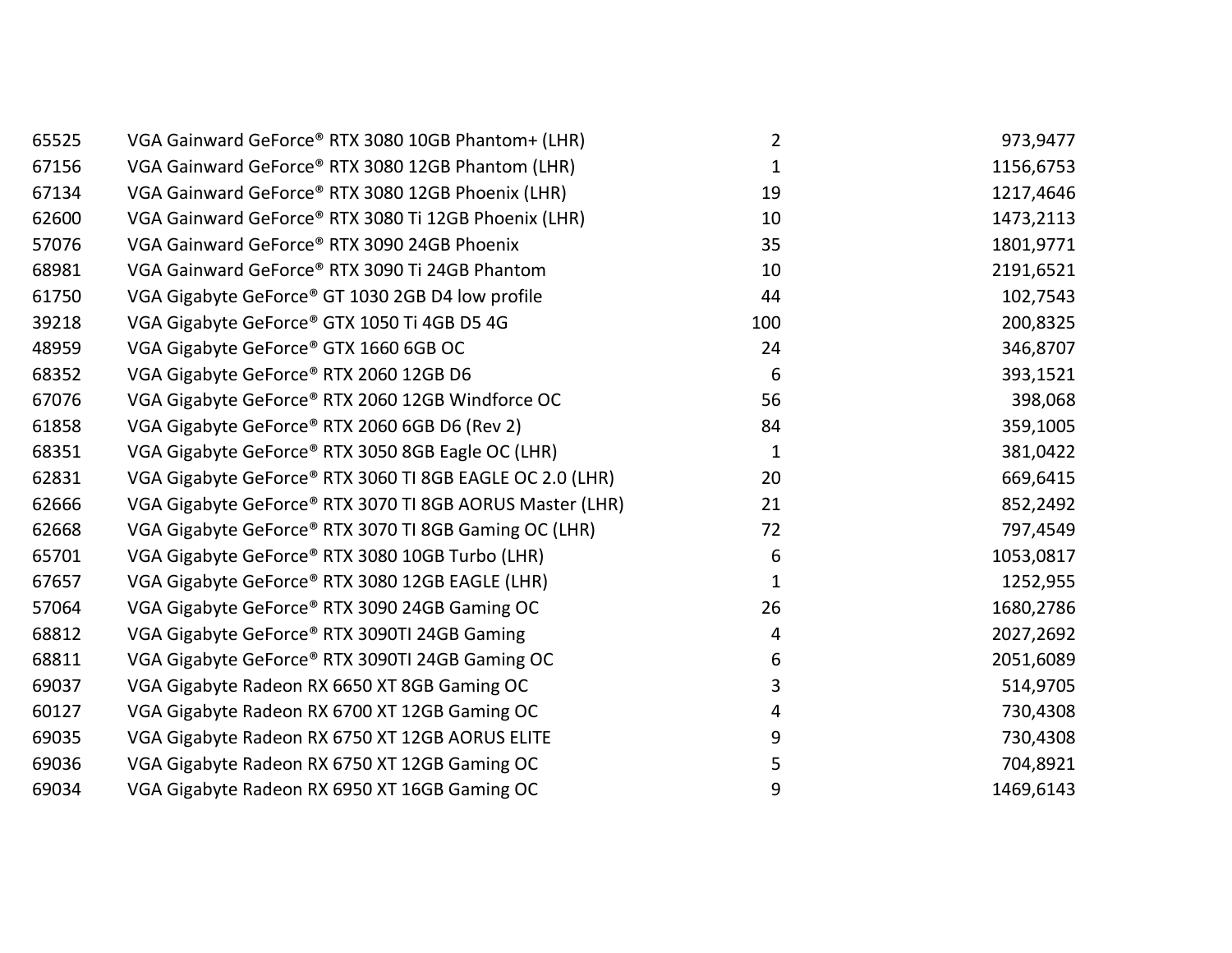| 44834 | VGA MSI GeForce® GT 1030 2GB 2GHD4 LP OC             | 87           | 98,5578  |
|-------|------------------------------------------------------|--------------|----------|
| 44833 | VGA MSI GeForce® GT 1030 2GB AERO ITX 2GD4 OC        | 100          | 100,9558 |
| 66387 | VGA MSI GeForce® GT 730 2GB 2GD3 LP                  | 45           | 68,1032  |
| 63003 | VGA MSI GeForce® GT 730 2GB 2GD3H LPV1               | 100          | 66,1848  |
| 41790 | VGA MSI GeForce® GTX 1050 Ti 4GB Aero ITX OCV1       | 58           | 193,5186 |
| 56933 | VGA MSI GeForce® GTX 1650 4GB D6 Aero ITX OCV1       | 0 30.08.2022 | #VALORE! |
| 51639 | VGA MSI GeForce® GTX 1660 Super 6GB AERO ITX OC      | 47           | 334,7608 |
| 51637 | VGA MSI GeForce® GTX 1660 Super 6GB Gaming X         | 78           | 320,133  |
| 51638 | VGA MSI GeForce® GTX 1660 Super 6GB VENTUS XS OC     | 100          | 314,0181 |
| 66454 | VGA MSI GeForce® RTX 2060 12GB Ventus OC             | 34           | 454,0613 |
| 61191 | VGA MSI GeForce® RTX 2060 6GB Ventus GP OC           | 26           | 389,5551 |
| 67183 | VGA MSI GeForce® RTX 3050 8GB Aero ITX               | 16           | 340,8757 |
| 67184 | VGA MSI GeForce® RTX 3050 8GB Aero ITX OC            | 26           | 368,8124 |
| 67115 | VGA MSI GeForce® RTX 3050 8GB Gaming X               | 100          | 384,6392 |
| 67320 | VGA MSI GeForce® RTX 3050 8GB Ventus 2X              | 0 30.08.2022 | #VALORE! |
| 60035 | VGA MSI GeForce® RTX 3060 12GB Gaming X              | 28           | 494,2278 |
| 62291 | VGA MSI GeForce® RTX 3060 12GB Gaming Z Trio         | 0 30.08.2022 | #VALORE! |
| 60038 | VGA MSI GeForce® RTX 3060 12GB VENTUS 2X             | 0 30.08.2022 | #VALORE! |
| 60036 | VGA MSI GeForce® RTX 3060 12GB VENTUS 3X OC          | 0 30.08.2022 | #VALORE! |
| 62784 | VGA MSI GeForce® RTX 3060TI 8GB Gaming X (LHR)       | 100          | 651,2968 |
| 62783 | VGA MSI GeForce® RTX 3060TI 8GB Gaming Z Trio (LHR)  | 0 30.08.2022 | #VALORE! |
| 64775 | VGA MSI GeForce® RTX 3070 8GB Gaming Trio Plus (LHR) | 6            | 760,8854 |
| 62780 | VGA MSI GeForce® RTX 3070 8GB Gaming Z Trio (LHR)    | 26           | 730,4308 |
| 62779 | VGA MSI GeForce® RTX 3070 8GB Suprim X (LHR)         | 23           | 779,1102 |
| 62782 | VGA MSI GeForce® RTX 3070 8GB Ventus 2X OC (LHR)     | 68           | 693,9812 |
| 62781 | VGA MSI GeForce® RTX 3070 8GB Ventus 3X OC (LHR)     | 5            | 767,0003 |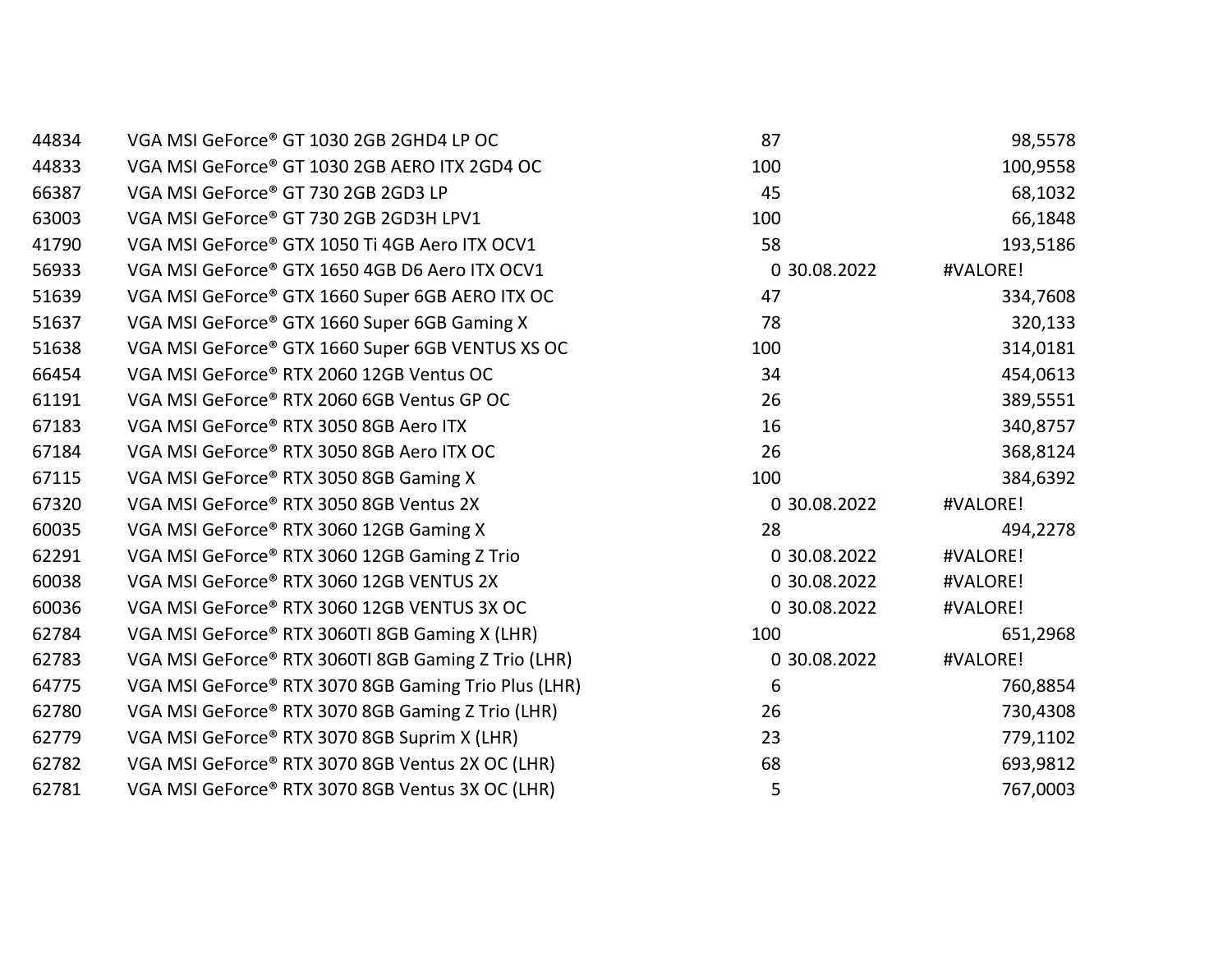| 69047 | VGA MSI GeForce® RTX 3070 8GB Ventus 3X PLUS OC (LHR)  | 100          | 693,9812  |
|-------|--------------------------------------------------------|--------------|-----------|
| 62312 | VGA MSI GeForce® RTX 3070 TI 8GB Gaming X Trio (LHR)   | 100          | 900,9286  |
| 62311 | VGA MSI GeForce® RTX 3070 TI 8GB Suprim X (LHR)        | 100          | 925,2683  |
| 62854 | VGA MSI GeForce® RTX 3070 TI 8GB VENTUS 3X (LHR)       | 0 30.08.2022 | #VALORE!  |
| 62313 | VGA MSI GeForce® RTX 3070 TI 8GB VENTUS 3X OC (LHR)    | 82           | 852,2492  |
| 62777 | VGA MSI GeForce® RTX 3080 10GB Gaming Z Trio (LHR)     | 0 30.08.2022 | #VALORE!  |
| 62775 | VGA MSI GeForce® RTX 3080 10GB Suprim X (LHR)          | 0 30.08.2022 | #VALORE!  |
| 66876 | VGA MSI GeForce® RTX 3080 12GB Gaming Z Trio (LHR)     | 100          | 1278,3738 |
| 66873 | VGA MSI GeForce® RTX 3080 12GB Suprim X (LHR)          | 0 30.08.2022 | #VALORE!  |
| 66877 | VGA MSI GeForce® RTX 3080 12GB VENTUS 3X PLUS OC (LHR) | 47           | 1156,6753 |
| 62259 | VGA MSI GeForce® RTX 3080 TI 12GB Gaming X Trio (LHR)  | 100          | 1546,2304 |
| 62260 | VGA MSI GeForce® RTX 3080 TI 12GB VENTUS 3X OC (LHR)   | 100          | 1448,8716 |
| 56985 | VGA MSI GeForce® RTX 3090 24GB Gaming X Trio           | 22           | 1960,2451 |
| 58110 | VGA MSI GeForce® RTX 3090 24GB Suprim X                | 4            | 2033,3841 |
| 56987 | VGA MSI GeForce® RTX 3090 24GB VENTUS 3X OC            | 1            | 1862,8863 |
| 67114 | VGA MSI GeForce® RTX 3090 TI 24GB Gaming X Trio        | 10           | 2252,5613 |
| 67113 | VGA MSI GeForce® RTX 3090 TI 24GB Suprim X             | 0 30.08.2022 | #VALORE!  |
| 68672 | VGA MSI Radeon RX 6400 4GB AERO ITX                    | 100          | 181,2888  |
| 63795 | VGA MSI Radeon RX 6600 XT 8GB MECH 2X OC               | 0 30.08.2022 | #VALORE!  |
| 68676 | VGA MSI Radeon RX 6650 XT 8GB Gaming X                 | 91           | 523,4834  |
| 68677 | VGA MSI Radeon RX 6650 XT 8GB MECH 2X OC               | 92           | 493,0288  |
| 60658 | VGA MSI Radeon RX 6700 XT 12GB Gaming X                | 62           | 706,0911  |
| 60660 | VGA MSI Radeon RX 6700 XT 12GB MECH 2X                 | 48           | 608,7323  |
| 60659 | VGA MSI Radeon RX 6700 XT 12GB MECH 2X OC              | 100          | 639,1869  |
| 68674 | VGA MSI Radeon RX 6750 XT 12GB Gaming X TRIO           | 96           | 742,6606  |
| 68675 | VGA MSI Radeon RX 6750 XT 12GB MECH 2X OC              | 95           | 681,7514  |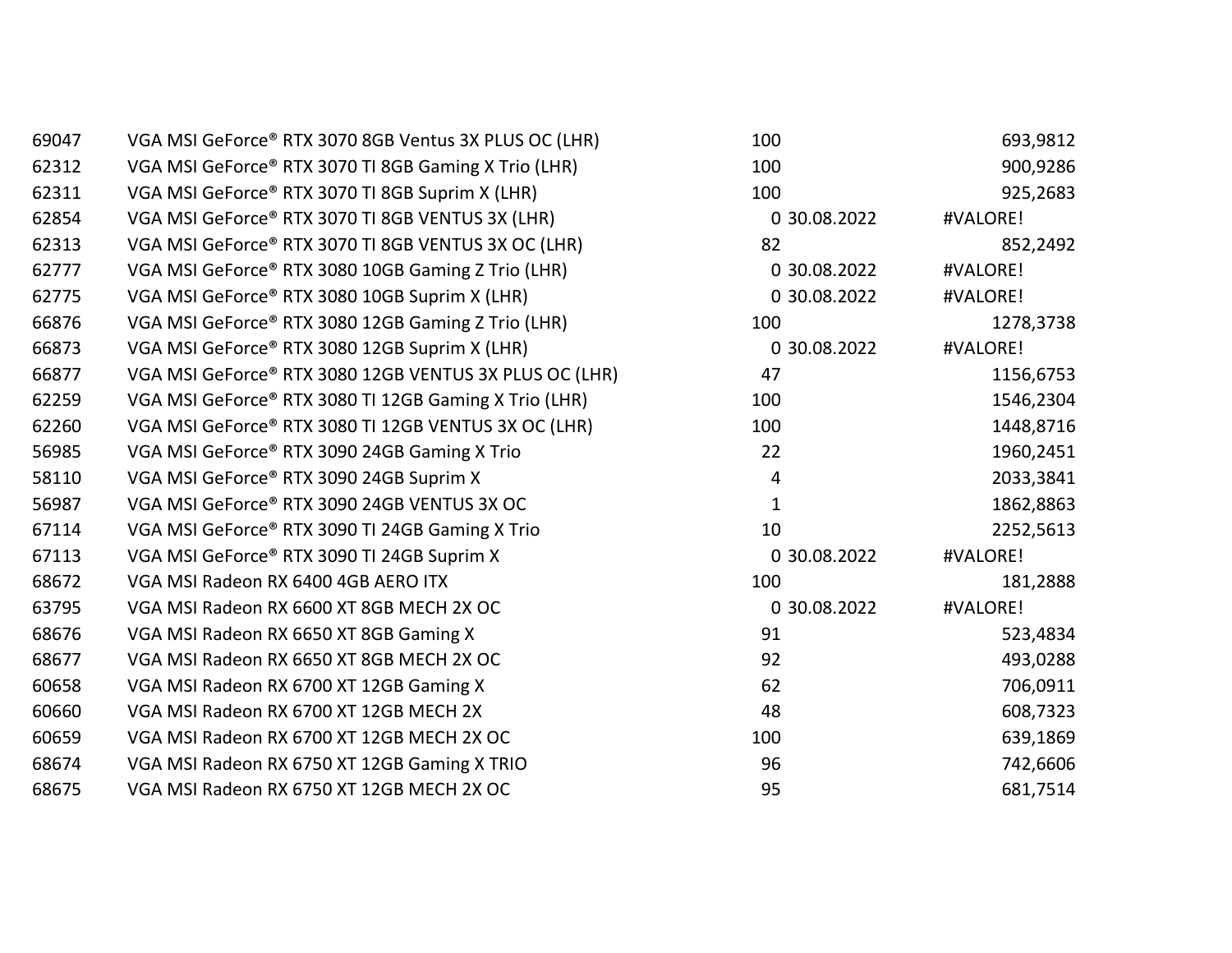| 59240 | VGA MSI Radeon RX 6800 16GB Gaming X Trio                       | 8              | 970,3507  |
|-------|-----------------------------------------------------------------|----------------|-----------|
| 66482 | VGA MSI Radeon RX 6800 XT 16GB Gaming Z Trio                    | 100            | 1010,5172 |
| 59544 | VGA MSI Radeon RX 6900 XT 16GB Gaming X Trio                    | 24             | 1047,0867 |
| 62113 | VGA MSI Radeon RX 6900 XT 16GB Gaming Z TRIO                    | 71             | 1095,7661 |
| 68673 | VGA MSI Radeon RX 6950 XT 16GB Gaming X TRIO                    | $\overline{2}$ | 1375,8525 |
| 44816 | VGA Palit GeForce® GT 1030 2GB GDDR4                            | 64             | 102,1548  |
| 54715 | VGA Palit GeForce® GT 730 2GB GDDR3 passiv                      | 63             | 69,3022   |
| 39095 | VGA Palit GeForce® GTX 1050 Ti 4GB StormX                       | 45             | 191,0007  |
| 48927 | VGA Palit GeForce® GTX 1660 6GB StormX                          | 66             | 316,4161  |
| 61208 | VGA Palit GeForce® RTX 2060 Super 8GB Dual RGB                  | 100            | 560,0529  |
| 67140 | VGA Palit GeForce® RTX 3050 8GB Dual                            | 50             | 361,4985  |
| 62929 | VGA Palit GeForce® RTX 3070 8GB Gamingpro OC V2 (LHR)           | 94             | 697,5782  |
| 68712 | VGA Palit GeForce® RTX 3070 8GB Gamingpro V2 (LHR)              | 50             | 697,5782  |
| 67161 | VGA Palit GeForce® RTX 3080 12GB GamingPro                      | 6              | 1095,7661 |
| 58333 | VGA Palit GeForce® RTX 3090 24GB GameRock                       | 11             | 1826,3168 |
| 57072 | VGA Palit GeForce® RTX 3090 24GB Gamingpro                      | 56             | 1789,8672 |
| 68970 | VGA Palit GeForce® RTX 3090Ti 24GB GameRock                     | 4              | 2191,6521 |
| 67674 | VGA PNY GeForce® RTX 2060 12 GB Revel DUAL FAN                  | 15             | 426,0047  |
| 69278 | VGA PNY GeForce® RTX 3050 8GB Gaming Revel Epic-X RGB XLR8 Sing | 91             | 346,8707  |
| 58010 | VGA PNY Quadro P1000 v2 4GB DP (VCQP1000V2-PB)                  | 15             | 359,1005  |
| 58009 | VGA PNY Quadro P1000 v2 4GB DVI GDDR5 (VCQP1000DVIV2-PB)        | 37             | 352,9856  |
| 63464 | VGA PNY Quadro P400 v2 2GB DP Smallbox (VCQP400V2-SB)           | 45             | 110,6677  |
| 58007 | VGA PNY Quadro P620 v2 2GB DVI (VCQP620DVIV2-PB)                | 100            | 191,0007  |
| 47324 | VGA PNY Quadro RTX 4000 8GB (VCQRTX4000-PB)                     | 20             | 955,7229  |
| 64334 | VGA PNY Quadro RTX 4000 8GB (VCQRTX4000-SB)                     | 44             | 937,4981  |
| 68296 | VGA PNY Quadro RTX A2000 12GB Retail (VCNRTXA2000-12GB-PB)      | 34             | 803,5698  |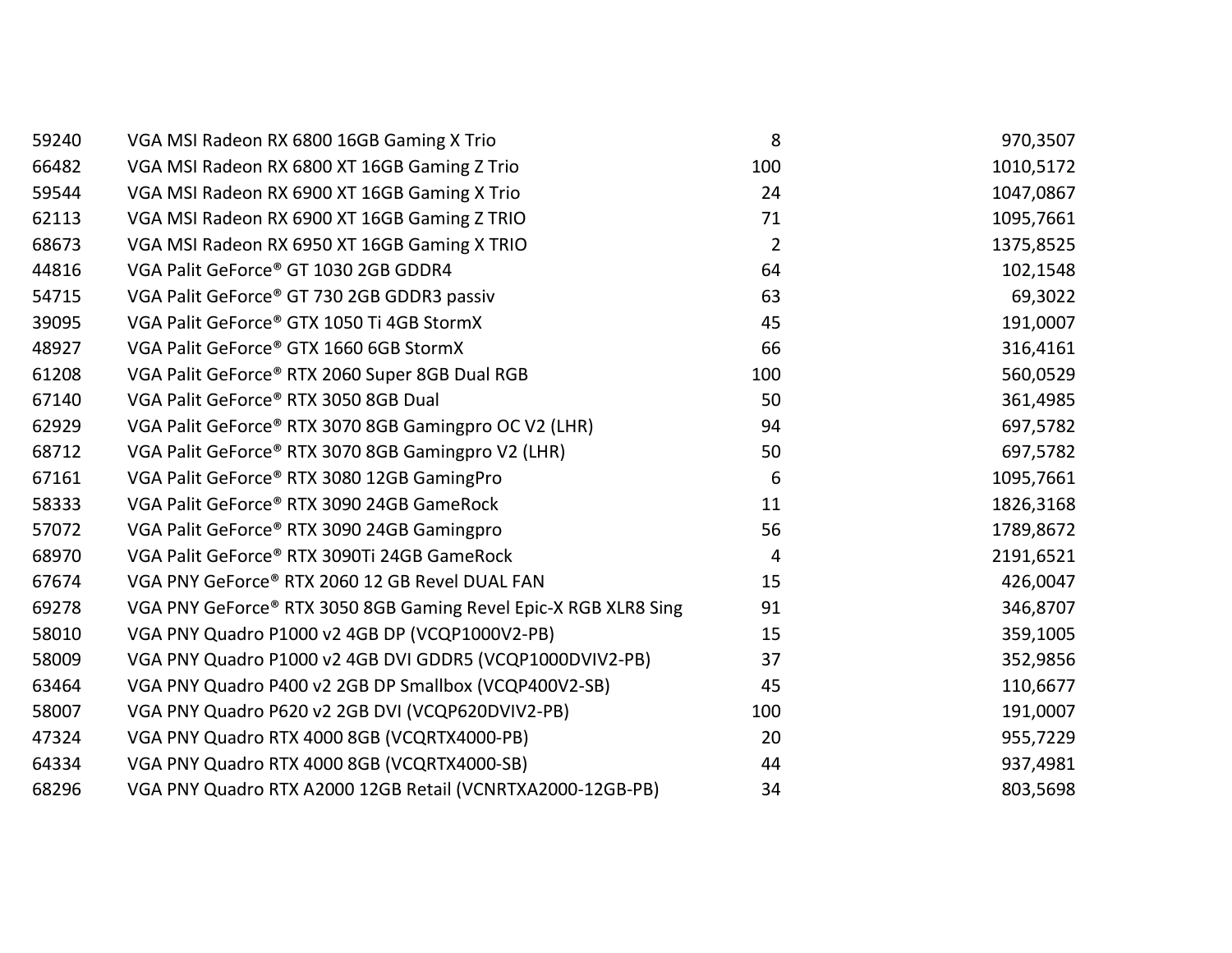| 67985 | VGA PNY Quadro RTX A2000 12GB Smallbox (VCNRTXA2000-12GB-SB) | 28  | 736,5457  |
|-------|--------------------------------------------------------------|-----|-----------|
| 65749 | VGA PNY Quadro RTX A2000 6GB Smallbox (VCNRTXA2000-SB)       | 30  | 584,3926  |
| 64333 | VGA PNY Quadro RTX A4000 16GB Retail (VCNRTXA4000-PB)        | 100 | 1095,7661 |
| 63463 | VGA PNY Quadro RTX A4000 16GB Smallbox (VCNRTXA4000-SB)      | 100 | 1083,5363 |
| 67979 | VGA PNY Quadro RTX A4500 20GB Retail (VCNRTXA4500-PB)        | 8   | 1996,8146 |
| 67734 | VGA PNY Quadro RTX A4500 20GB Smallbox (VCNRTXA4500-SB)      | 29  | 1789,8672 |
| 61938 | VGA PNY Quadro RTX A5000 24GB (VCNRTXA5000-PB)               | 39  | 2386,4896 |
| 61786 | VGA PNY Quadro RTX A5000 24GB Smallbox (VCNRTXA5000-SB)      | 47  | 2325,5804 |
| 64941 | VGA PNY Quadro RTX A6000 48GB Small Box (VCNRTXA6000-SB)     | 37  | 4687,7303 |
| 62694 | VGA PNY Quadro T1000 4GB LP Full Retail(VCNT1000-PB)         | 1   | 365,2154  |
| 62411 | VGA PNY Quadro T1000 4GB LP Smallbox (VCNT1000-SB)           | 9   | 346,8707  |
| 62695 | VGA PNY Quadro T400 2GB LP Full Retail (VCNT400-PB)          | 14  | 133,8084  |
| 62696 | VGA PNY Quadro T400 2GB LP Smallbox (VCNT400-SB)             | 33  | 117,3821  |
| 68310 | VGA PNY Quadro T400 4GB LP Smallbox (VCNT400-4GB-SB)         | 3   | 166,661   |
| 62693 | VGA PNY Quadro T600 4GB LP Full Retail (VCNT600-PB)          | 11  | 208,7459  |
| 62412 | VGA PNY Quadro T600 4GB LP Smallbox (VCNT600-SB)             | 12  | 195,9166  |
| 60821 | VGA SAP GPRO E9260 8G GDDR5 PCI-E QUAD DP (UEFI) BROWN BOX   | 14  | 349,3886  |
| 63754 | VGA SAPPHIRE NITRO+ RADEON RX 6600 XT 8GB Gaming GDDR6 OC (  | 100 | 480,799   |
| 68687 | VGA SAPPHIRE NITRO+ RADEON RX 6650 XT 8GB Gaming GDDR6 OC (  | 93  | 493,0288  |
| 60650 | VGA SAPPHIRE NITRO+ RADEON RX 6700 XT 12GB Gaming GDDR6 OC   | 28  | 651,2968  |
| 68685 | VGA SAPPHIRE NITRO+ RADEON RX 6750 XT 12GB Gaming OC GDDR6   | 100 | 664,7256  |
| 68684 | VGA SAPPHIRE NITRO+ RADEON RX 6950 XT 16GB Gaming GDDR6 OC   | 4   | 1260,149  |
| 68689 | VGA SAPPHIRE Pulse RADEON RX 6400 4GB Gaming GDDR6 DP LP (UE | 100 | 181,2888  |
| 66799 | VGA SAPPHIRE Pulse RADEON RX 6500 XT 4GB Gaming OC GDDR6 (UE | 100 | 212,9424  |
| 64645 | VGA SAPPHIRE Pulse RADEON RX 6600 8GB Gaming GDDR6 (UEFI)    | 100 | 352,9856  |
| 68688 | VGA SAPPHIRE PULSE RADEON RX 6650 XT 8GB Gaming GDDR6 OC (U  | 100 | 462,5742  |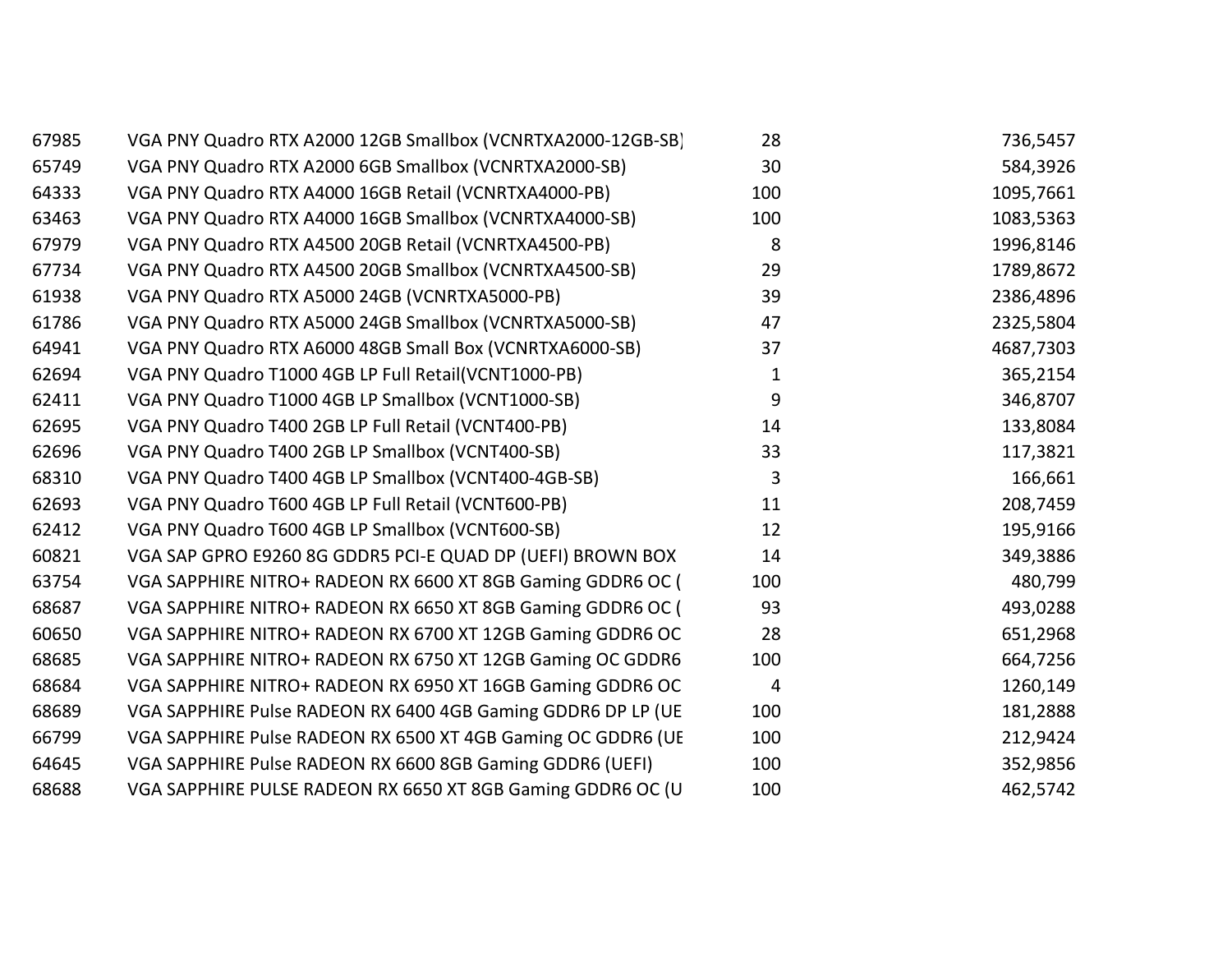| 60651 | VGA SAPPHIRE Pulse RADEON RX 6700 XT 12GB Gaming GDDR6 (UEFI   | 1            | 590,3876  |
|-------|----------------------------------------------------------------|--------------|-----------|
| 68682 | VGA SAPPHIRE TOXIC RADEON RX 6950 XT 16GB LE Gaming GDDR6 O    | 8            | 1327,0532 |
| 65624 | VGA XFX Radeon RX6600 8GB Speedster SWFT210 Core Gaming        | 13           | 365,2154  |
| 51285 | VGA Zubehör SAPPHIRE GEAR ARGB FAN (3 IN 1) FOR NITRO+ RX 5700 | 5            | 29,1357   |
| 63674 | <b>PowerColor PCB Ruler</b>                                    | 37           | 0         |
| 63856 | PowerColor Red Devil Gaming Mouse Pad                          | 21           | 12,4696   |
| 62875 | VGA Man GeForce® GT 710 2GB SDDR3 64bit LP                     | 0 14.06.2022 | #VALORE!  |
| 65935 | VGA Man GeForce® GTX 1050 Ti 4GB GDDR5                         | 9            | 185,6052  |
| 54479 | VGA Man GeForce® GTX 1660 Super 6GB Gallardo                   | 100          | 297,5918  |
| 66789 | VGA Man GeForce® RTX 2060 12GB Twin                            | 100          | 388,9556  |
| 61328 | VGA Man GeForce® RTX 2060 6GB Gallardo                         | 100          | 348,7891  |
| 56720 | VGA Man GeForce® RTX 2060 Super 8GB Gallardo                   | 100          | 519,7665  |
| 67258 | VGA Man GeForce® RTX 3050 8GB Twin                             | 0 14.06.2022 | #VALORE!  |
| 65614 | VGA Man GeForce® RTX 3060Ti 8GB Twin LHR                       | 100          | 558,1345  |
| 63921 | VGA Man GeForce® RTX 3070 8GB Twin LHR                         | 100          | 655,6132  |
| 64024 | VGA Man GeForce® RTX 3070Ti 8GB Triple Fan                     | 100          | 756,6889  |
| 67256 | VGA Man GeForce® RTX 3080 10GB Triple Fan LHR                  | 41           | 930,7837  |
| 67001 | VGA Man GeForce® RTX 3080 12GB Triple Fan LHR                  | 100          | 997,6879  |
| 66988 | VGA Man GeForce® RTX 3080Ti 12GB Triple Fan                    | 41           | 1281,4912 |
| 57817 | VGA Man GeForce® RTX 3090 24GB Triple Fan                      | 52           | 1764,2086 |
| 68976 | VGA Man GeForce® RTX 3090 Ti 24GB Gallardo                     | 12           | 2087,5789 |
| 67233 | VGA PowerColor Radeon Fighter RX 6500XT 4GB GDDR6              | 100          | 210,5444  |
| 65222 | VGA PowerColor Radeon Fighter RX 6600 8GB GDDR6                | 100          | 370,0114  |
| 63787 | VGA PowerColor Radeon Fighter RX 6600XT 8GB GDDR6              | 22           | 448,5459  |
| 65221 | VGA PowerColor Radeon Hellhound RX 6600 8GB GDDR6              | 87           | 381,0422  |
| 69212 | VGA PowerColor Radeon Hellhound RX 6650 XT 8GB GDDR6           | 100          | 490,6308  |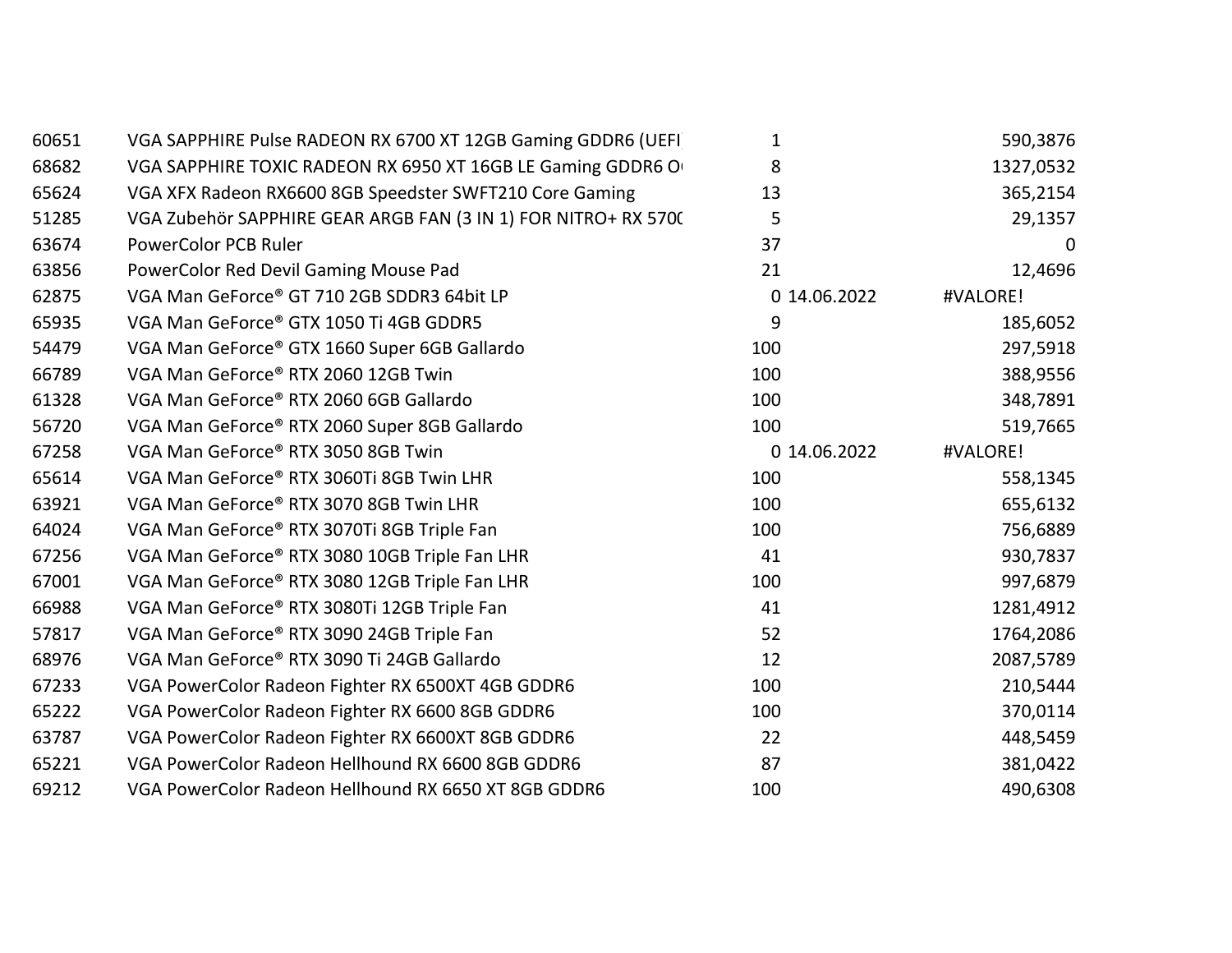| 69215 | VGA PowerColor Radeon Hellhound Spectral White RX 6650 XT 8GB G | 100            | 511,2536  |
|-------|-----------------------------------------------------------------|----------------|-----------|
| 69213 | VGA PowerColor Radeon Red Devil RX 6650 XT 8GB GDDR6            | 100            | 530,1978  |
| 69209 | VGA PowerColor Radeon Red Devil RX 6750 XT 12GB GDDR6           | 100            | 669,6415  |
| 59256 | VGA PowerColor Radeon Red Devil RX 6800XT 16GB GDDR6            | 54             | 1059,1966 |
| 61482 | VGA PowerColor Radeon Red Devil RX 6900XT Ultimate 16GB GDDR6   | 13             | 1192,5254 |
| 69214 | VGA PowerColor Radeon Red Devil RX 6950 XT 16GB GDDR6           | 64             | 1272,2589 |
| 58982 | VGA PowerColor Radeon Red Dragon RX 6800XT 16GB GDDR6           | $\mathbf{1}$   | 1040,3723 |
| 69207 | VGA PowerColor Radeon RX 6400 ITX 4GB GDDR6                     | 81             | 182,4878  |
| 69208 | VGA PowerColor Radeon RX 6400 Low Profile 4GB GDDR6             | $\overline{7}$ | 182,4878  |
| 67653 | VGA PowerColor Radeon RX 6500XT ITX 4GB GDDR6                   | 100            | 210,5444  |
| 51539 | VGA Inno3D GeForce® GT 1030 2GB GDDR5 0DB                       | 5              | 99,1573   |
| 30584 | VGA Inno3D GeForce® GT 730 2GB SDDR3 64bit passiv LP            | 19             | 65,5853   |
| 50399 | VGA Inno3D GeForce® GTX 1050 Ti 4GB Twin X2                     | 3              | 194,1181  |
| 54469 | VGA Inno3D GeForce® GTX 1650 4GB GDDR6 Twin X2 OC               | 18             | 243,5169  |
| 51968 | VGA Inno3D GeForce® GTX 1660 Super 6GB Twin X2                  | 0 16.06.2022   | #VALORE!  |
| 63709 | VGA Inno3D GeForce® GTX 1660 Super 6GB Twin X2                  | 0 16.06.2022   | #VALORE!  |
| 66744 | VGA Inno3D GeForce® RTX 2060 12GB Twin X2 OC                    | 49             | 413,2953  |
| 52045 | VGA Inno3D GeForce® RTX 2060 6GB Twin X2                        | 16             | 388,3561  |
| 50215 | VGA Inno3D GeForce® RTX 2060 Super 8GB Twin X2 OC               | 6              | 550,8206  |
| 68375 | VGA Inno3D GeForce® RTX 3050 8GB Gaming OC X2                   | 8              | 362,098   |
| 67498 | VGA Inno3D GeForce® RTX 3050 8GB Twin X2                        | 65             | 343,8732  |
| 67232 | VGA Inno3D GeForce® RTX 3050 8GB Twin X2 OC                     | 67             | 348,7891  |
| 63932 | VGA Inno3D GeForce® RTX 3060 12GB Twin X2                       | 0 16.06.2022   | #VALORE!  |
| 62688 | VGA Inno3D GeForce® RTX 3060 12GB Twin X2 OC                    | 9              | 486,9139  |
| 63931 | VGA Inno3D GeForce® RTX 3060 Ti 8GB Twin X2 LHR                 | 0 16.06.2022   | #VALORE!  |
| 68852 | VGA Inno3D GeForce® RTX 3070 8GB Twin X2 LHR                    | 54             | 673,2385  |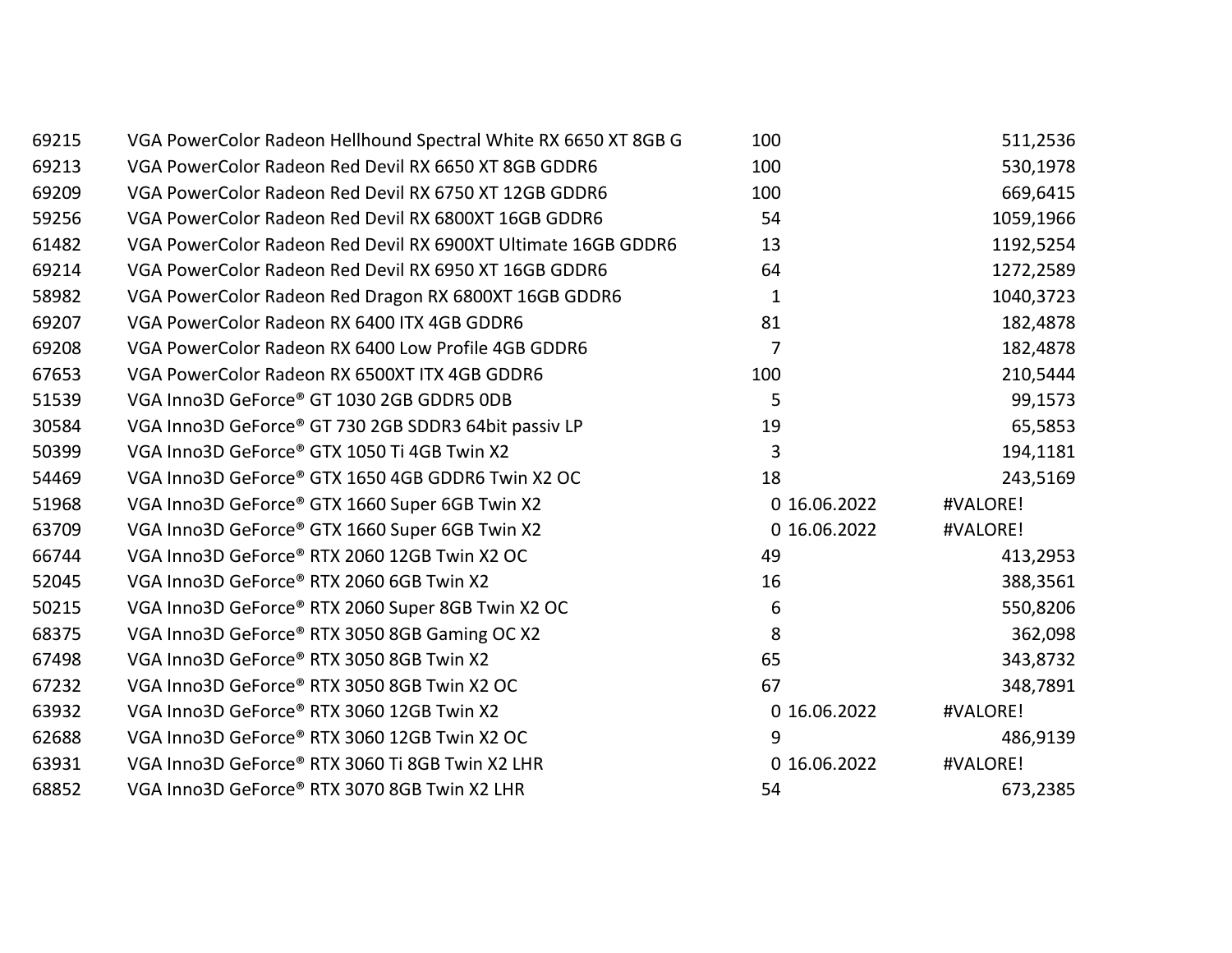| 62686 | VGA Inno3D GeForce® RTX 3070 Ti 8GB X3         | 0 16.06.2022 | #VALORE!  |
|-------|------------------------------------------------|--------------|-----------|
| 68851 | VGA Inno3D GeForce® RTX 3080 10GB X3 LHR       | 33           | 972,1492  |
| 63806 | VGA Inno3D GeForce® RTX 3080 Ti 12GB iCHILL X3 | 25           | 1314,3438 |
| 62689 | VGA Inno3D GeForce® RTX 3080 Ti 12GB X3        | 40           | 1281,4912 |
| 63858 | VGA Inno3D GeForce® RTX 3090 24GB X3           | 0 16.06.2022 | #VALORE!  |
| 68850 | VGA Inno3D GeForce® RTX 3090 Ti 24GB X3 OC     | b            | 2172,7079 |